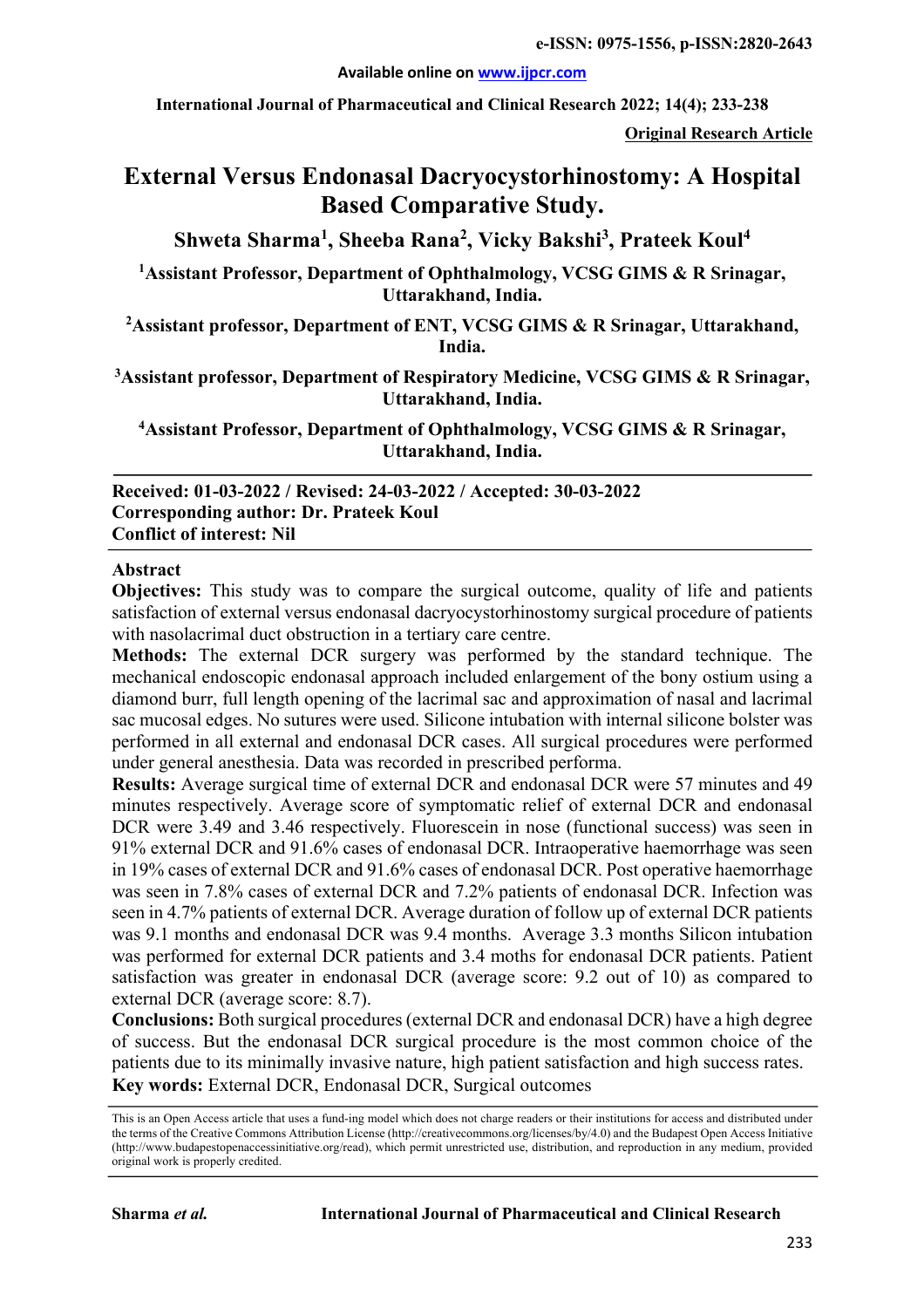# **Introduction**

Dacryocystorhinostomy (DCR) is a surgical procedure that restores communication between the tear sac and the adjacent nasal cavity [1]. Standard treatment for nasolacrimal duct obstruction has been dacryocystorhinostomy (DCR) surgery. The external approach is performed through a cutaneous incision to access the lacrimal sac. The procedure gained popularity due to its efficacy and relatively low complication rates. Endoscopic endonasal DCR has gathered momentum with direct visualization under endoscopic guidance. Caldwell first introduced the endonasal approach for lacrimal surgery in 1893. However endoscopic endonasal DCR has only become recently employed with new endoscopy instruments and technique [2]. This approach avoids an external scar and neurovascular disruption along the tract exposing the lacrimal sac.

The apparent advantages of endonasal DCR over external DCR are its less invasive nature, shorter operative time and preservation of pump function of the orbicularis oculi muscle due to the absence of an external skin and orbicularis incision [3]. Absence of an external scar, minimal morbidity and low complication rate have made endonasal DCR popular. The disadvantages of endonasal DCR include a relatively smaller opening between the lacrimal sac and nasal cavity, high equipment cost and steep learning curve and some of these disadvantages are known to influence the success rate. Despite the advantages, the general impression is that endonasal DCR has a lower success rate than external DCR [3].

The reported success rates of both procedures range from 63% to 97% [4,5]. The wide range of success is likely due to surgical variability, patient demographics, and lack of standardized outcome measures in the medical literature. Objective of our study was to compare the surgical outcome, quality of life and patients' satisfaction of external versus endonasal dacryocystorhinostomy surgical procedure of patients with nasolacrimal duct obstruction in a tertiary care centre.

# **Material & Methods**

This present study was conducted in the Department of Ophthalmology with the collaboration of Department of ENT, VCSG GIMS & R Srinagar, Uttarakhand, India during a period from January 2022 to February 2022. Entire subjects signed an informed consent approved by institutional ethical committee of VCSG GIMS & R Srinagar was sought. A total of 30 patients of primary acquired nasolacrimal duct obstruction were enrolled in this study.

# **Methods:**

All the surgical procedure was performed by lacrimal surgeon. The external DCR surgery was performed by the standard technique. The mechanical endoscopic endonasal approach included enlargement of the bony ostium using a diamond burr, full length opening of the lacrimal sac and approximation of nasal and lacrimal sac mucosal edges. No sutures were used. Silicone intubation with internal silicone bolster was performed in all external and endonasal DCR cases. All cases were performed under general anaesthesia.

### **Data recorded are as follows:**

1. Surgical time (in minutes from LA administration to removal of drapes).

2. Symptomatic relief  $(1-4)$ : 1 = no improvement;  $2 =$  marginal improvement; 3  $=$  considerable improvement;  $4 =$  complete resolution of epiphora symptoms).

3. post-operative visits-Functional Endoscopic Dye Test (FEDT) or visualization of fluorescein dye at the ostium.

4. Intraoperative hemorrhage requiring intervention.

5. post-operative (within 7 days) hemorrhage requiring intervention.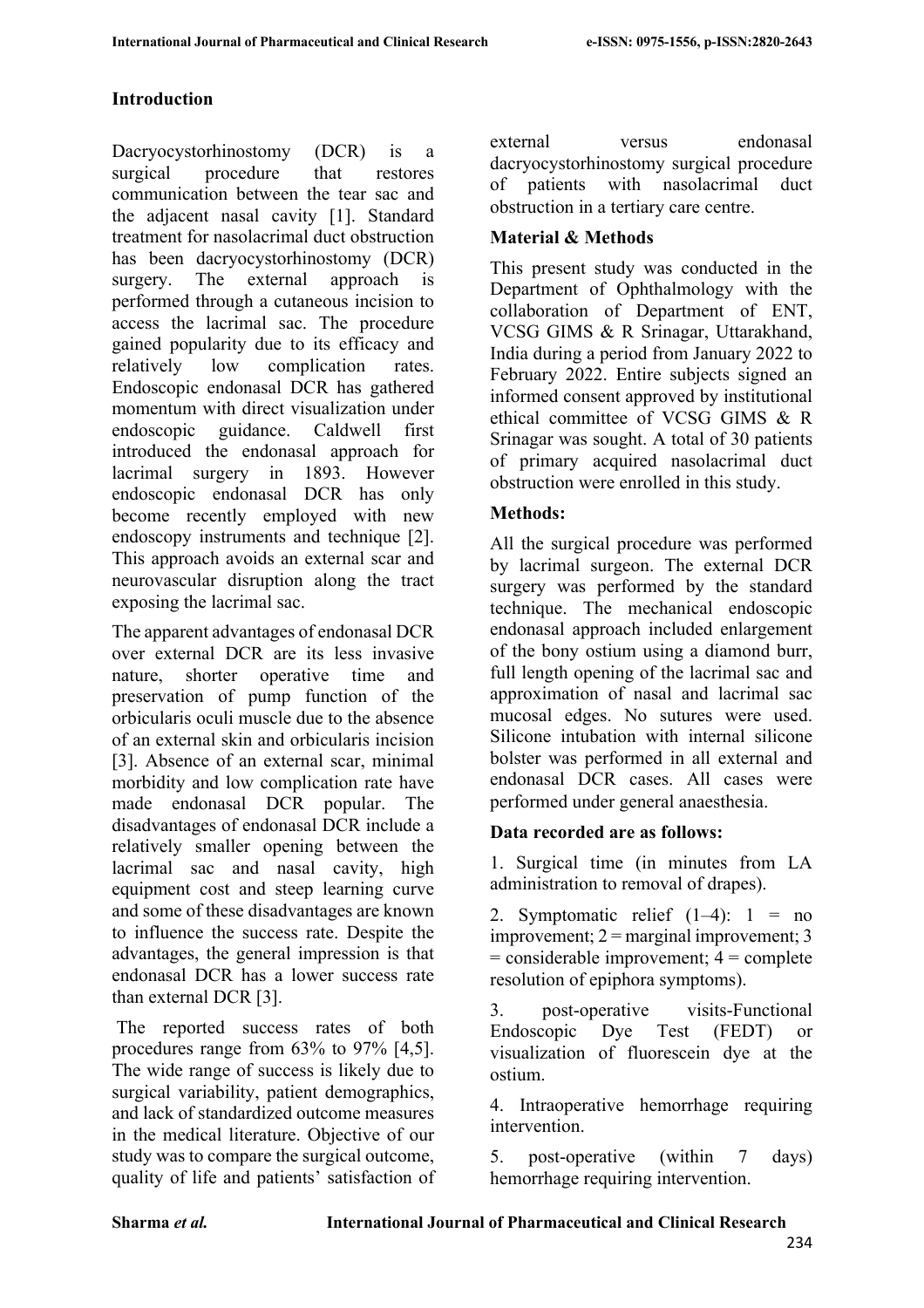- 6. Infection.
- 7. Wound dehiscence.
- 8. Duration of Follow-up.
- 9. Time of removal of silastic tube.

10. Patient satisfaction  $(1 =$  extremely dissatisfied to  $10 =$  extremely satisfied).

The surgery was sugget as successful if at the last follow up appointment the patient scored 3 or above for symptom resolution and had fluorescein dye visualization at the nasal opening (i.e. functionally patent). 3 to 14 months follow up was performed to all cases of surgery.

#### **Observations**

A total of 30 patients of nasolacrimal duct obstruction were enrolled in this study. Among them, 15 patients under went for external DCR surgery and 15 underwent endonasal DCR surgery. Male and female ratio was 2:1.

|                           | <b>External DCR</b> | <b>Endonasal DCR</b> |
|---------------------------|---------------------|----------------------|
| Surgical time (min)       | 57                  | 49                   |
| relief<br>Symptomatic     | 3.49                | 3.46                 |
| (score out of 4)          |                     |                      |
| Fluorescein<br>in<br>nose | 91%                 | 91.6%                |
| (functional success)      |                     |                      |
| Intra-op hemorrhage       | 19%                 | 15%                  |
| Post-op hemorrhage        | 7.8%                | 7.2%                 |
| Infection                 | 4.7%                | $0\%$                |
| Wound dehiscence          | $0\%$               | $0\%$                |
| Duration of follow-up     | 9.1 months          | 9.4 months           |
| (months)                  |                     |                      |
| intubation<br>Silicone    | 3.3                 | 3.4                  |
| (months)                  |                     |                      |
| Patient satisfaction (out | 8.7                 | 9.2                  |
| of $10$                   |                     |                      |

#### **Table 1: Surgical outcomes**

In this present study, average surgical time of external DCR and endonasal DCR were 57 minutes and 49 minutes respectively. Average score of symptomatic relief of external DCR and endonasal DCR were 3.49 and 3.46 respectively. Fluorescein in nose (functional success) was seen in 91% external DCR and 91.6% cases of endonasal DCR. Intraoperative haemorrhage was seen in 19% cases of external DCR and 91.6% cases of endonasal DCR. Post operative haemorrhage was seen in 7.8% cases of external DCR and 7.2% patients of endonasal DCR. Infection was seen in

4.7% patients of external DCR. Wound dehiscence was not seen in any cases of external DCR and endonasal DCR. Average duration of follow up of external DCR patients was 9.1 months and endonasal DCR was 9.4 months. Average 3.3 months Silicon intubation was performed for external DCR patients and 3.4 moths for endonasal DCR patients. Patient satisfaction was greater in endonasal DCR (average score: 9.2 out of 10) as compared to external DCR (average score: 8.7). And there were not statistically significant differences seen in surgical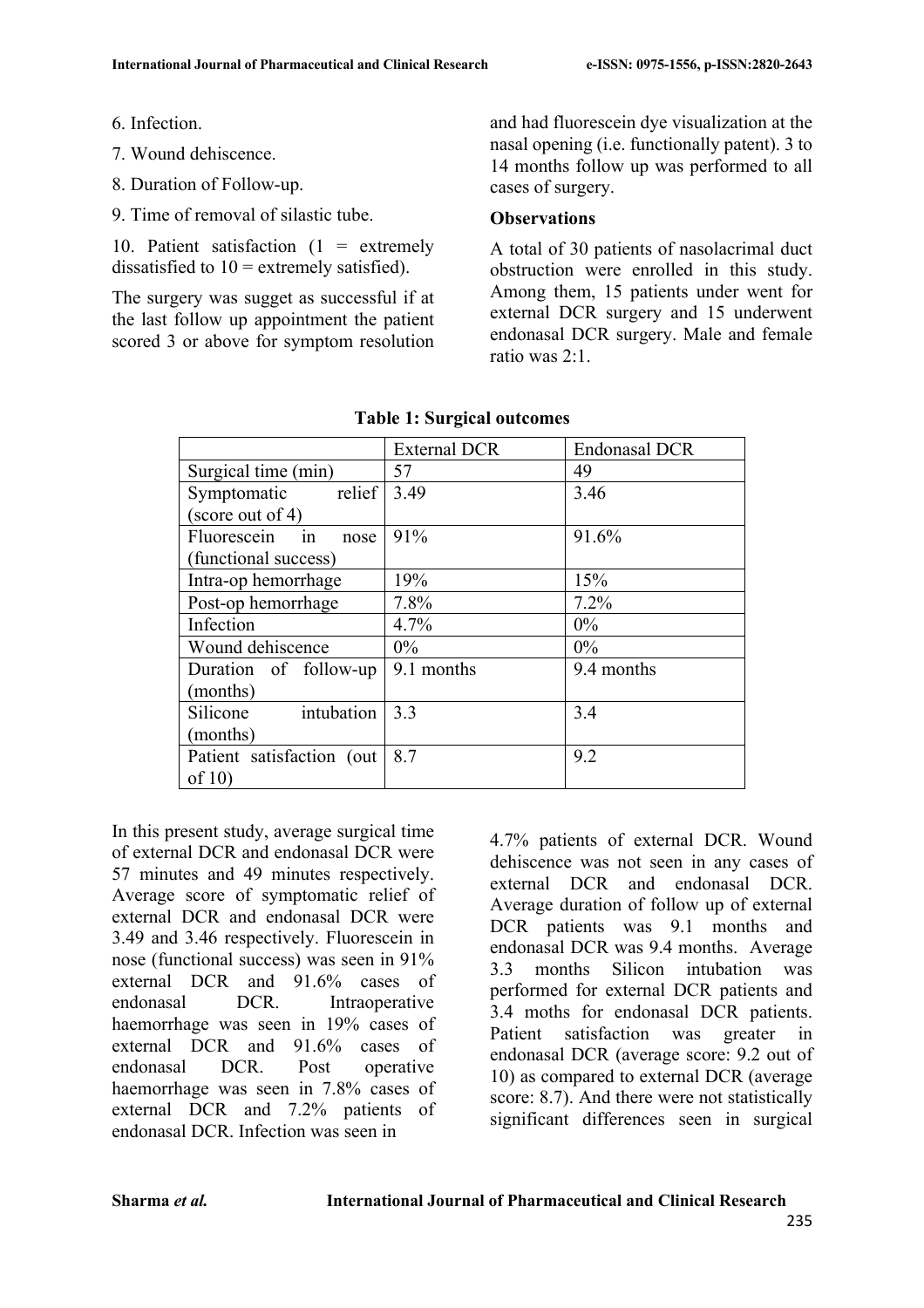outcomes in patients of both surgical procedures.

### **Discussions**

Nasolacrimal duct obstruction (NLDO) in children is usually congenital. Massage of the lacrimal sac is the main-stay of treatment in early life and often leads to spontaneous resolution. In children with persistent NLDO, a graded surgical approach is adopted, beginning with one or more attempts at probing and irrigation with or without intubation and balloon catheter dilatation [1-5]. Dacryocystorhinostomy (DCR) is the preferred treatment for those children who fail the above minimally-invasive procedures [6,7]. It is the standard procedure for primary acquired nasolacrimal duct obstruction (PANDO) for many years [8].

External dacryocystorhinostomy has shown its long-term efficacy with a success rate of over 90%. The endonasal approach to the tear ducts presents itself as a new physiological and aesthetic approach that is just as reliable as the external route and which now benefits from suitable instrumentation with an operating method as standardized as the external route [1].

In this study, we were compared the results of dacryocystorhinostomy by external route versus by endonasal route. Most of the patients 20(66.67%) were males.

In our study, all the patients presented impermeable tear ducts, which is consistent with the results of several studies such as those of Mohamed Salahuddin Ahmed et al where the tear ducts were impermeable with 50% complete blockage and 50% incomplete [9]. A study conducted Mohamed Salahuddin Ahmed et al had noted the presence of some known nasal abnormalities pre-disposing of an obstruction of the lacrymonasal duct such as deviation of the nasal septum found in 90% of cases, hypertrophy of the nasal turbinate found in 15% of cases, sinusitis in

5% [10]. The traumatic cause is the most frequent cause of specific strictures in several series, while in ours it is rather sarcoidosis that predominates the specific strictures [10,11]. External DCR had been the major choice of surgery for years, but an unsightly skin scar on the incision, the risk of damage to the medial canthal structures, impaired function of the tear pump mechanism and even cerebrospinal fluid rhinorrhoea are some of the hazardous complications of this surgery [12, 13]. Endonasal DCR has many advantages, including the conservation of the physiology of the tear pump mechanism, the absence of visible scars, the shorter operative time and an earlier postoperative recovery time [11,12]. The anatomical success rate in our series of external DCR was 91% versus 91.6 % for endoscopic DCR these rates are comparable to the rate found in several studies [12,14,15]. By the two types of (DCR), some serious complications such as orbital and subcutaneous emphysema, retrobulbar haemorrhage, medial paresis and orbital hernia are reported in the literature [16,17]. We did not observe any serious complications in our study. Intraoperative bleeding was the most common complication and was reported in 19% of cases in external DCR and 15% in endonasal DCR. Rose et al [18] defined a divergence on the results of subjective and objective success of DCR operations, suggesting that anatomical success may not be correlated with success in symptom control and vice versa. Relief of dischargerelated symptoms may not be possible in all patients, especially if there is hydraulic resistance of the canaliculi and nasolacrimal ducts [12,18]. Although all the patients in our study had a patent tear lavage and a positive Functional Endoscopic [19]. In a study by Feretis et al [20] based on the GBI scale with an additional symptomatic questionnaire, by department distributed to all patients. In this study, the results indicated positive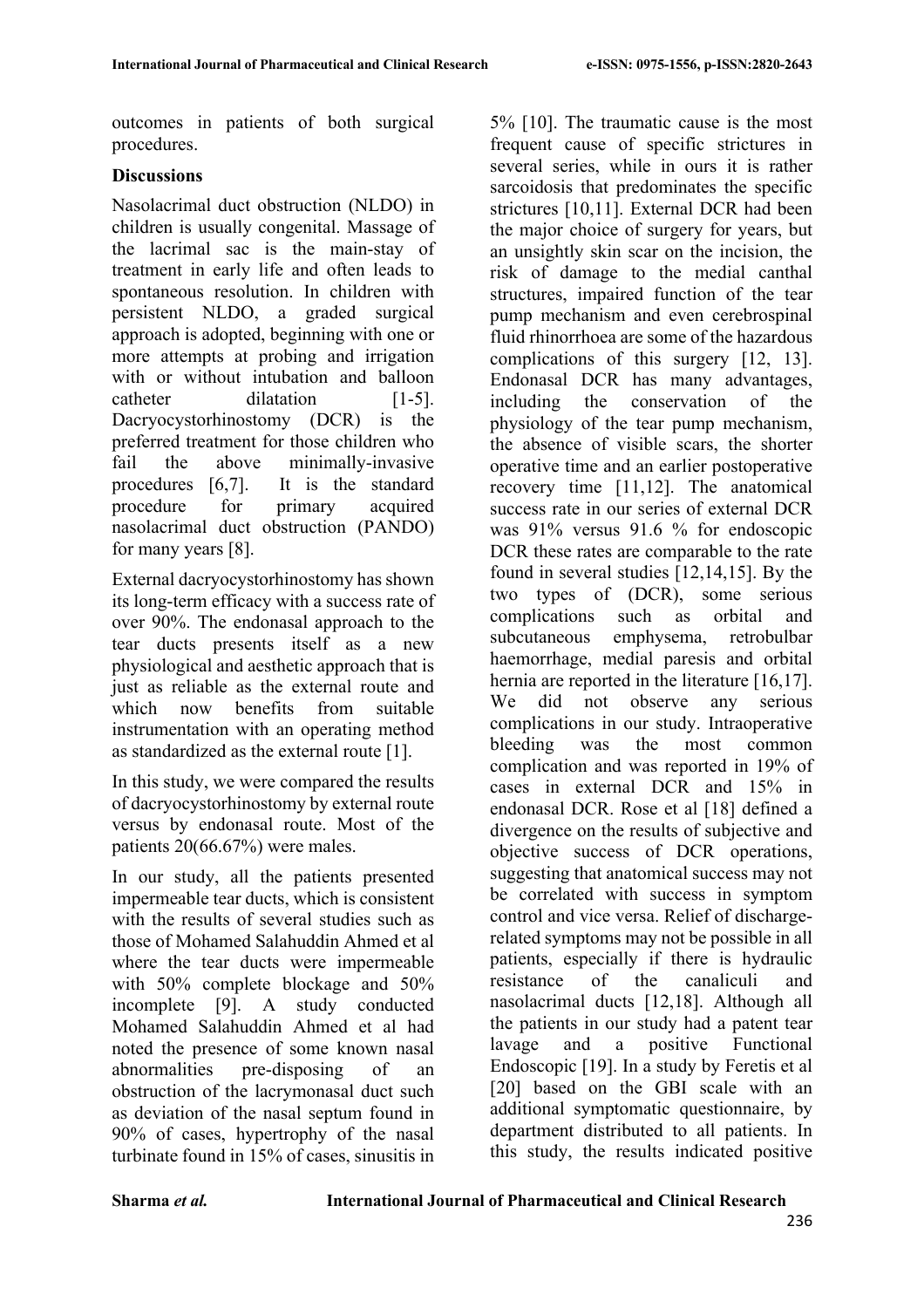scores for both groups, with no statistically significant difference between the results of the external and endonasal procedures. [21] The results of the ocular symptomatology questionnaire indicated better scores for the outpatient procedure, but this difference was not statistically significant. External DCR provided greater improvement in quality of life, but the difference between groups did not reach statistical significance [1].

### **Conclusions**

This present study concluded that the both surgical procedures (external DCR and endonasal DCR) have a high degree of success. But the endonasal DCR surgical procedure is the most common choice of the patients due to its minimally invasive nature, high patient satisfaction and high success rates. And Patient satisfaction was significantly higher in the endonasal DCR surgical procedure as compared to External DCR surgical procedure.

### **References**

- **1.** Joumany Brahim Salem, Mehdi Khamaily, Imane Tarib, Sidi Dahi, Rachid Zarrouk, Yassine Mouzari, Fouad El Asri, Karim Reda, and Abdelbarre Oubaaz. Comparative Analysis of Dacryo Cysto-Rhinostomy: External Versus Endoscopic. European Journal of Medical and Health Sciences 2020;2:6.
- **2.** Caldwell GW. Two new operations for obstruction of the nasal duct, with preservation of the canaliculi, and with an incidental description of a new lacrimal probe. Am J Ophthalmol. 1893;10:189–193.
- **3.** Vinod Gauba. External versus endonasal dacryocystorhinostomy in a specialized lacrimal surgery center. Saudi Journal of Ophthalmology 2014; 28: 36–39.
- **4.** Tarbet KJ, Custer PL. External dacryocystorhinostomy: surgical success, patient satisfaction, and

economic cost. Ophthalmology. 1995;102: 1065–1070.

- **5.** Durvasula V, Gatland DJ. Endoscopic dacryocystorhinostomy:longterm results and evolution of surgical technique. J Laryngol Otol. 2004; 118:628–632.
- **6.** Maini R, MacEwen CJ, Young JD. The natural history of epiphora in childhood. Eye (Lond) 1998;12(Pt 4):669-71.
- **7.** Struck HG, Weidlich R. Indications and prognosis of dacryocystorhinostomy in childhood. A clinical study 1970-2000. Ophthalmologe 2001;98:560-3.
- **8.** Karasu B, Kiray G, Eris E, Perente I, Celebi ARC. Comparison of success between external and endonasal dacryocystorhinostomy in primary acquired nasolacrimal duct obstruction in Turkish cohort. North Clin Istanb 2020;7(6):579–58.
- **9.** Ahmed DMS. A Clinical Study of Chronic Dacryocystitis:105.
- 10. mohammed, ebtehag mustafa. (2020). Explanatory Factor analysis to determining the risk factors of cardiovascular disease: A hospitalbased case-control study. Journal of Medical Research and Health Sciences, 3(8). https://doi.org/10.15520/jmrhs. v3i8.228
- **11.** Khan M. K. H., Hossain M. A., Hossain M. J., Al-Masud A., Rahman M. Z. Comparative Study of External and Endoscopic Endonasal Dacryocystorhinostomy for the Treatment of Chronic Dacryocystitis. J Armed Forces Med Coll Bangladesh. 2011; 7(2): 15-7.
- **12.** Karim R., Ghabrial R., Lynch T., Tang B. A comparison of external and endoscopic endonasal dacryocystorhinostomy for acquired nasolacrimal duct obstruction. Clin Ophthalmol Auckl NZ. 2011; 5: 979-89.
- **13.** Tarbet K. J., Custer P. L. External dacryocystorhinostomy. Surgical